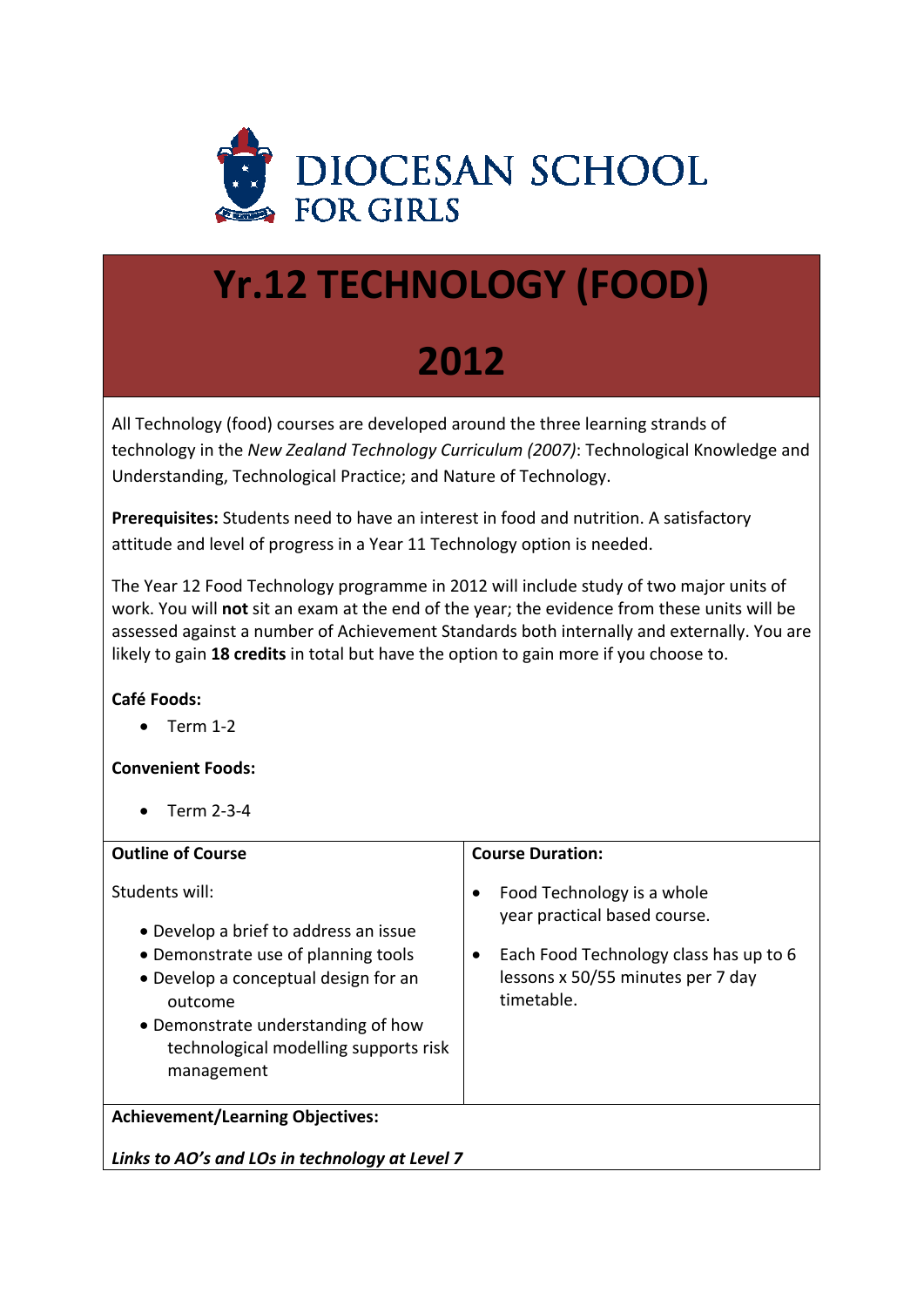# **Technological Practice**

## **Planning for practice**

## Students will:

Critically analyse their own and others' past and current planning and management practices in order to develop and employ project management practices that will ensure the effective development of an outcome to completion.

## *Brief development*

### Students will:

Justify the nature of an intended outcome in relation to the issue to be resolved and justify specifications in terms of key stakeholder feedback and wider community considerations.

# *Outcome development and evaluation*

### Students will:

Critically analyse their own and others' outcomes and evaluative practices to inform the development of ideas for feasible outcomes. Undertake a critical evaluation that is informed by ongoing experimentation and functional modelling, stakeholder feedback, and trialling in the physical and social environments. Use the information gained to select, justify, and develop an outcome. Evaluate this outcome's fitness for purpose against the brief. Justify the evaluation using feedback from stakeholders and demonstrating a critical understanding of the issue.

# **Technological Knowledge**

# *Technological modelling*

#### Students will:

Understand how the "should" and "could" decisions in technological modelling rely on an understanding of how evidence can change in value across contexts and how different tools are used to ascertain and mitigate risk.

# **Nature of Technology**

# *Characteristics of technology*

Understand the implications of ongoing contestation and competing priorities for complex and innovative decision making in technological outcomes

| <b>Topic One:</b>                                                                                                                | <b>Topic Two:</b>                                                                                                                      |
|----------------------------------------------------------------------------------------------------------------------------------|----------------------------------------------------------------------------------------------------------------------------------------|
| "Café Foods"                                                                                                                     | "Convenient Foods"                                                                                                                     |
| Especially popular with young people,<br>stopping by a New Zealand cafe has almost<br>become a culture in New Zealand. Cafes are | Budget, work, leisure time activities, food<br>knowledge and cooking skills all influence<br>the food we eat. Changes in technological |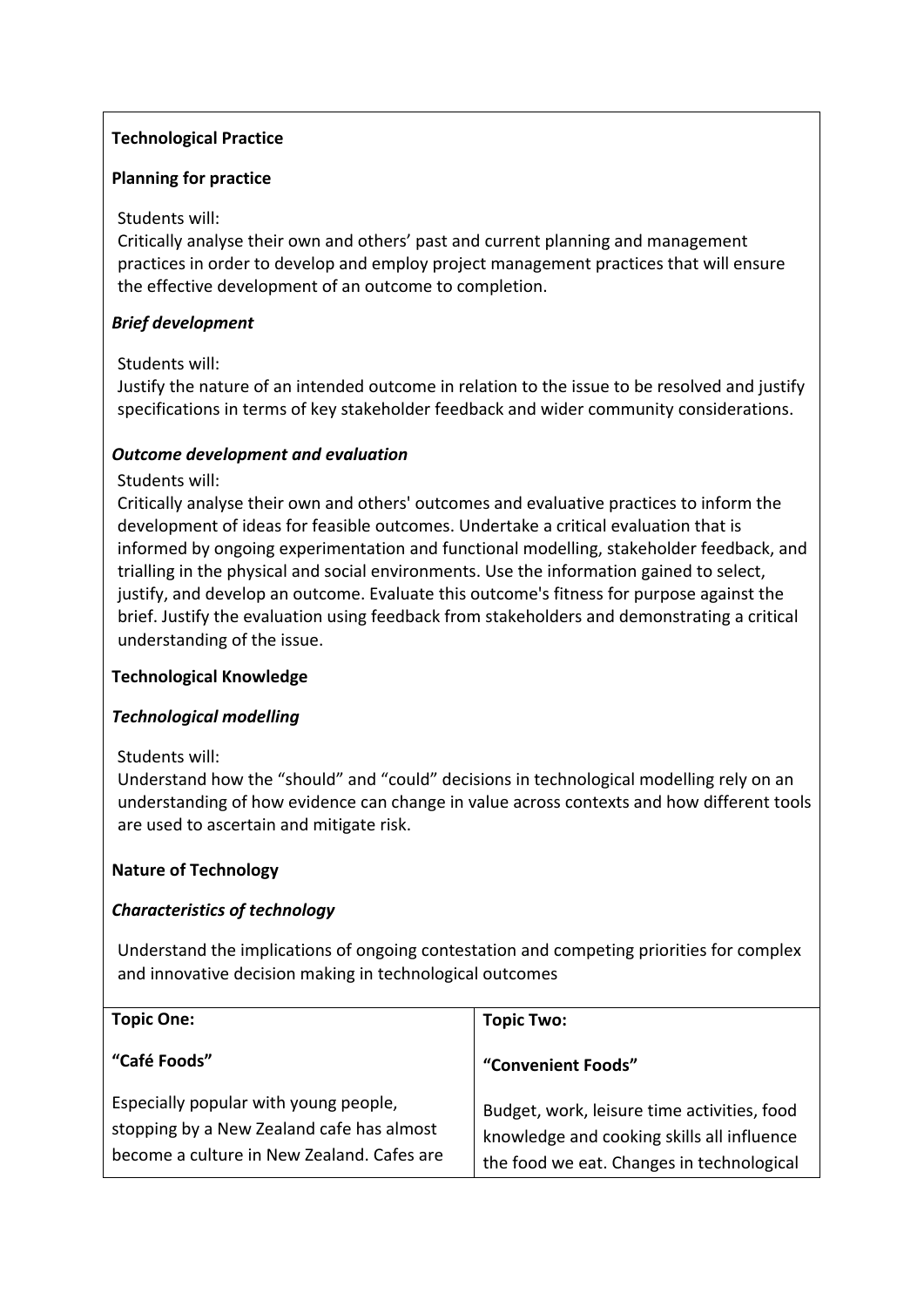| common places to catch up with friends, meet                                                                                                                                                                                                                                                                                                                                                                                                                               | advances influence the availability of food                                                                                                                                                                                                                                                                                                                                                                                                                 |
|----------------------------------------------------------------------------------------------------------------------------------------------------------------------------------------------------------------------------------------------------------------------------------------------------------------------------------------------------------------------------------------------------------------------------------------------------------------------------|-------------------------------------------------------------------------------------------------------------------------------------------------------------------------------------------------------------------------------------------------------------------------------------------------------------------------------------------------------------------------------------------------------------------------------------------------------------|
| business associates, relax, or to just pop in for                                                                                                                                                                                                                                                                                                                                                                                                                          | products such as processed foods. Many                                                                                                                                                                                                                                                                                                                                                                                                                      |
| your quick coffee.                                                                                                                                                                                                                                                                                                                                                                                                                                                         | families choose to buy takeaways such as                                                                                                                                                                                                                                                                                                                                                                                                                    |
| Most New Zealand cafes serve a wide variety<br>of drinks and light snacks. Drinks may include:<br>coffee, tea, herbal teas, hot chocolates, juice.<br>Food tends to be light, quick and easy such as<br>tapas, paninis, muffins and salads. It's pretty<br>much the norm for New Zealand cafes to cater<br>to special dietary requirements, providing<br>vegetarian, vegan, and celiac friendly food.<br>(Students may choose any of the above as<br>their context choice) | fried, BBQ chickens, fish and chips and<br>burgers. Pre-prepared food such as frozen<br>pies, chips and cake mixes is also bought<br>from supermarkets. Many takeaway meals<br>and pre-prepared foods, including snack<br>foods, can be very high in fat, salt and<br>sugar providing little nutrition to the body.<br>New product development is driven by: an<br>interest in global foods, health and<br>wellness, lifestyle, indulgence and<br>organics. |
| For technological practice based standards such as these, at Level 2 students must be                                                                                                                                                                                                                                                                                                                                                                                      |                                                                                                                                                                                                                                                                                                                                                                                                                                                             |
| given the opportunity to identify their own authentic issue.                                                                                                                                                                                                                                                                                                                                                                                                               |                                                                                                                                                                                                                                                                                                                                                                                                                                                             |
| <b>Assessment Standards</b>                                                                                                                                                                                                                                                                                                                                                                                                                                                | <b>Assessment Standards</b>                                                                                                                                                                                                                                                                                                                                                                                                                                 |
| Internal (4 credits)<br>Standard 2.1 AS91354<br>Undertake brief development to address an<br>issue<br>Internal (4 credits)<br><b>Standard 2.2 AS91355</b><br>Select and use planning tools to manage the<br>development of an outcome                                                                                                                                                                                                                                      | Internal (6 credits)<br><b>Standard 2.3 AS91356</b><br>Develop a conceptual design for an<br>outcome<br>External (4 credits) evidence for this<br>standard will be gathered from written<br>report based on your whole year's work.<br><b>Standard 2.5 AS91358</b><br>Demonstrate understanding of how<br>technological modelling supports risk                                                                                                             |
|                                                                                                                                                                                                                                                                                                                                                                                                                                                                            | management                                                                                                                                                                                                                                                                                                                                                                                                                                                  |
| <b>Indicators</b><br><b>Learning outcomes-</b><br><b>Students will:</b><br>Select and use planning tools to efficiently<br>manage the development of an outcome by                                                                                                                                                                                                                                                                                                         | <b>Learning outcomes-</b><br><b>Students will:</b><br>Develop a justified conceptual design for<br>an outcome and                                                                                                                                                                                                                                                                                                                                           |
| critically analysing existing planning<br>tools and project management<br>practices to inform the selection of<br>planning tools appropriate for the<br>Technological Practice to be<br>undertaken, and for recording<br>evidence to support any revisions to                                                                                                                                                                                                              | generate design ideas that are<br>informed by research and critical<br>analysis of existing outcomes<br>develop design ideas for outcomes<br>that are justified as feasible with<br>evidence gained through functional                                                                                                                                                                                                                                      |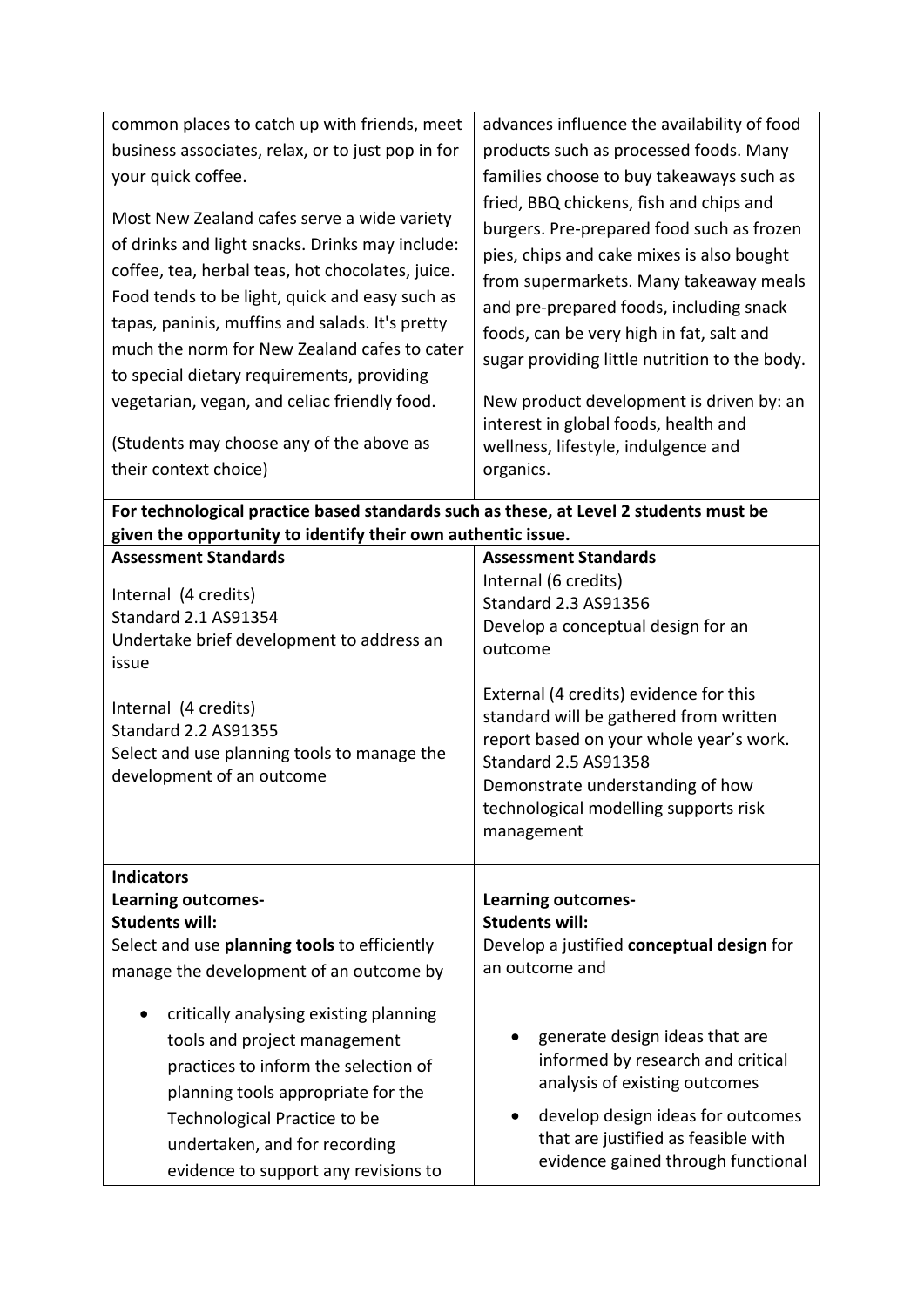#### planning

- use planning tools to set achievable goals, manage all resources, plan critical review points, and revise goal and resources as necessary to ensure the effective completion of an outcome
- use planning tools to provide evidence for any revisions made at critical review points and justifies the appropriateness of planning tools used.

Undertake comprehensive **brief development** to address an issue.

explore the context to select an issue

identify a need or opportunity relevant to their selected issue.

establish a conceptual statement that justifies the nature of the outcome and why such an outcome should be developed with reference to the issue it is addressing

establish the specifications for an outcome using stakeholder feedback, and based on the nature of the outcome required to address the need or opportunity, consideration of the environment in which the outcome will be situated, and resources available

communicate specifications that allow an outcome to be evaluated as fit for purpose

justify the specifications in terms of stakeholder feedback, and the nature of the outcome required to address the need or opportunity, consideration of the environment in which the outcome will be situated, and resources available.

#### modelling

- critically analyse evaluative practices used when functional modelling to inform own functional modelling
- undertake functional modelling to evaluate design ideas and develop and test a conceptual design to provide evidence of the proposed outcome's ability to be fit for purpose
- evaluate suitability of materials/components, based on their performance properties, to select those appropriate for use in the production of a feasible outcome
- undertake prototyping to gain specific evidence of an outcomes fitness for purpose and use this to justify any decisions to refine, modify and/or accept the outcome as final
- use stakeholder feedback and an understanding of the physical and social requirements of where the outcome will be situated to support and justify key design decisions and evaluations of fitness for purpose.

Demonstrate comprehensive understanding of how **technological modelling** supports decision‐making involving:

- discuss examples to illustrate why the status of evidence gained from technological modelling might change across contexts
- explain why different people accept different types of evidence as valid and how this impacts on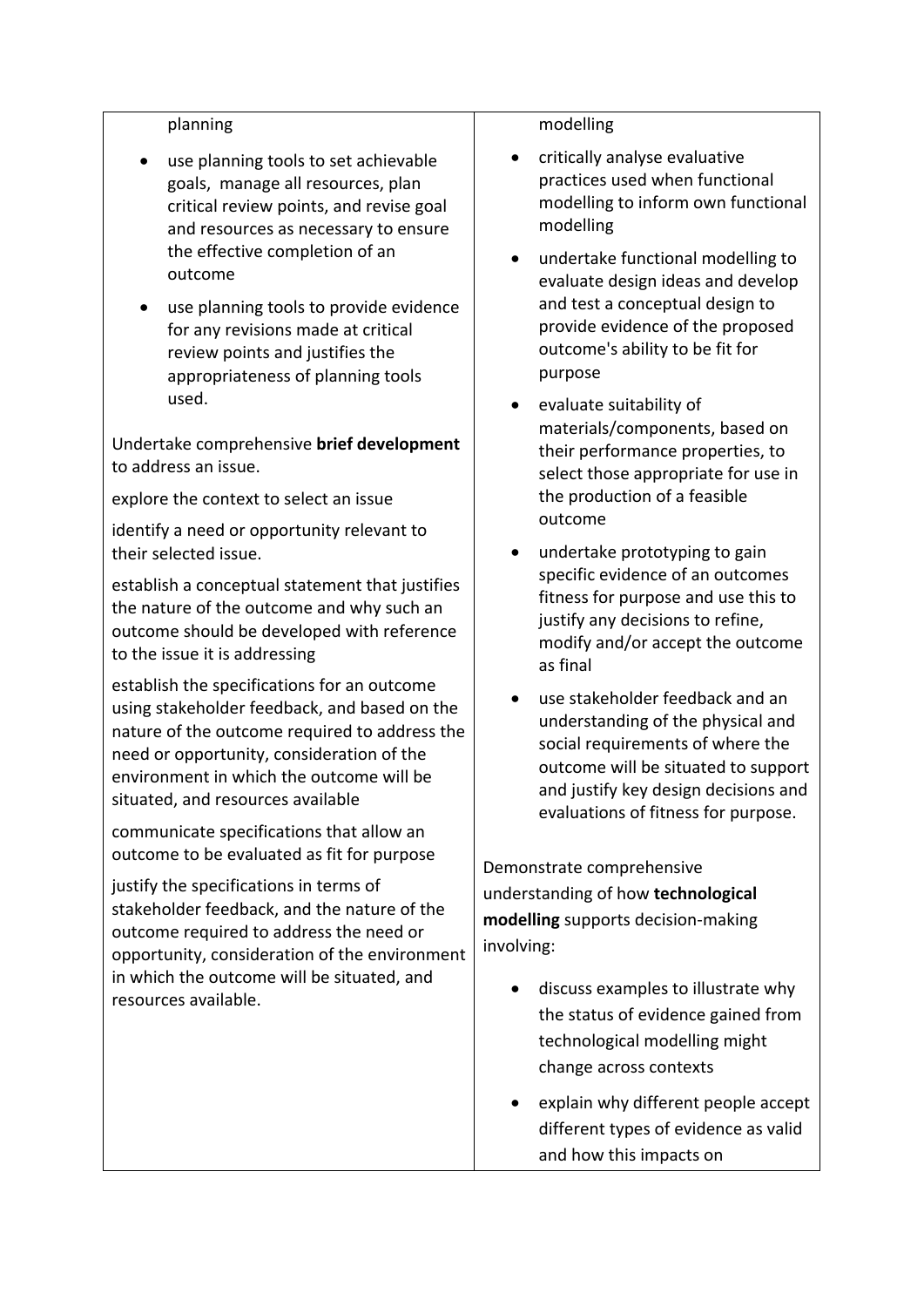|                                                                                                                                                                                                                                           | technological modelling                                                                                                                                  |
|-------------------------------------------------------------------------------------------------------------------------------------------------------------------------------------------------------------------------------------------|----------------------------------------------------------------------------------------------------------------------------------------------------------|
|                                                                                                                                                                                                                                           | explain the role of technological<br>modelling in ascertaining and<br>mitigating risk                                                                    |
|                                                                                                                                                                                                                                           | describe examples to illustrate the<br>strengths and weaknesses of<br>technological modelling for risk<br>mitigation.                                    |
| <b>Learning activities</b>                                                                                                                                                                                                                | <b>Learning activities</b>                                                                                                                               |
| <b>Learning Activities overview:</b>                                                                                                                                                                                                      | <b>Learning Activities overview:</b>                                                                                                                     |
| <b>Brief Development Activities:</b>                                                                                                                                                                                                      | Develop a conceptual design for an                                                                                                                       |
| <b>Research Activities:</b>                                                                                                                                                                                                               | outcome                                                                                                                                                  |
|                                                                                                                                                                                                                                           | <b>Activities:</b>                                                                                                                                       |
| exploring the venue in which the issue<br>exists (for example, the runway, the<br>theatre and/or your identified<br>occasion/location) and how the<br>environment may impact on the physical<br>and functional attributes of your garment | The brief is developed by the student and<br>approved by the teacher. Students could<br>perhaps use the brief developed for<br>Assessment Resource 91354 |
| identifying and interviewing all those<br>involved                                                                                                                                                                                        | Read and understand all the details of<br>$\bullet$<br>the brief that has been approved by                                                               |
| identifying any initial constraints that you<br>may have to consider such as budget,<br>available equipment, and so on.                                                                                                                   | your teacher.<br>Generate and evaluate design ideas<br>$\bullet$<br>that could contribute to your<br>conceptual design by:                               |
| <b>Idea generation</b><br>Generate some design ideas (whole or part)<br>and annotate.                                                                                                                                                     | exploring, researching, and<br>critically analysing existing<br>products                                                                                 |
| Discuss these ideas with your stakeholders<br>$\bullet$<br>and gain feedback.                                                                                                                                                             | gathering evidence about possible<br>locations for your product                                                                                          |
| Evaluate these ideas in terms of addressing<br>$\bullet$<br>the issue.                                                                                                                                                                    | discussing the potential of each<br>idea with stakeholders and                                                                                           |
| Undertake functional modelling to trial and<br>$\bullet$<br>test the feasibility of your ideas.                                                                                                                                           | evaluating its suitability in terms<br>of the project brief                                                                                              |
| Reflect on your progress to date, including<br>$\bullet$<br>stakeholder feedback on the potential of<br>your design ideas to solve your identified<br>issue.                                                                              | continuing to explore and evaluate<br>design ideas to determine their<br>suitability for inclusion in your<br>final conceptual design.                   |
| Conduct further research if necessary.<br>Update your chart as decisions may have                                                                                                                                                         | Test, refine, and evaluate your<br>conceptual designs using functional<br>modelling, ongoing research, and                                               |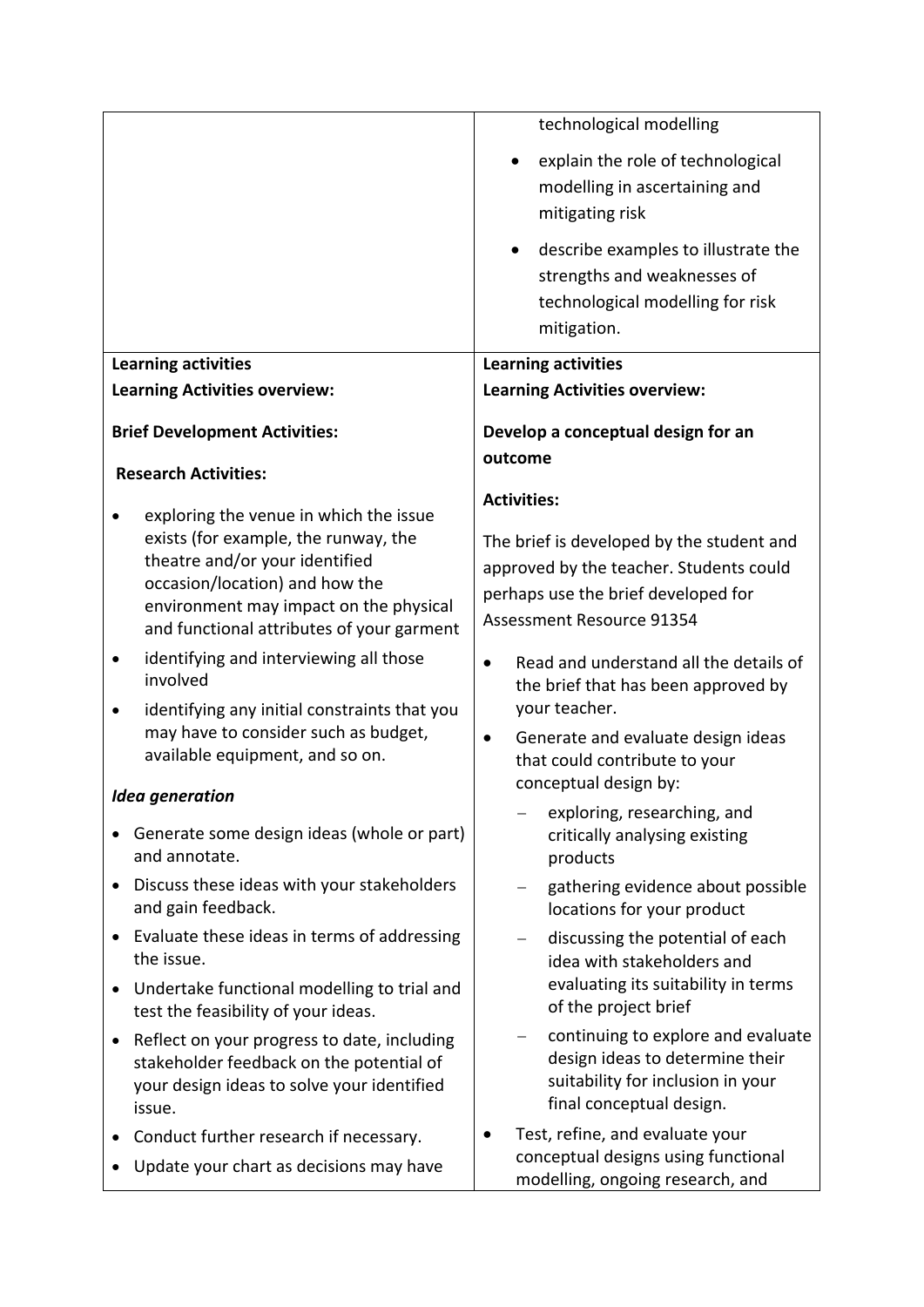been made that now confirm or discount your considerations.

# *Further development*

- Research possible materials that could be used and their performance properties in relation to the emerging physical and functional nature of your outcome.
- Analyse and justify your findings including the opinions of your stakeholders.
- Further develop your designs through functional modelling to test and trial.
- Consider the physical and social environment, the stakeholders, and the physical and functional nature of your outcome and explain your decisions.

# **Planning for Practice**

# *1. Select suitable planning tools*

- Analyse existing planning tools. These may include but are not limited to those used by you and others, such as students, managers, industry mentors, and practising technologists.
- Select appropriate planning tools that will help you:
	- set, review, revise and/or confirm achievable goals
	- $-$  determine and manage critical review points
	- establish and manage resources to develop your food item
- Explain how these particular planning tools will help you manage the development of your food item and how they have been derived from your analysis of existing planning tools.

feedback from stakeholders.

- Further develop your conceptual designs:
	- Continue to undertake research and functional modelling and to gather and use stakeholder feedback to evaluate and refine your conceptual designs.
	- Keep a record of the evidence of stakeholder feedback and your functional modelling and research and how you used these to refine your developing conceptual design.
- Produce a final conceptual design and present it to stakeholders.

# *2. Justify your conceptual design*

 Justify the potential fitness for purpose of your conceptual design's outcome, as defined by your brief. Include evidence to explain how and why food product will do what it is required to do within the intended location. Consider all aspects of the outcome, including its feasibility and social acceptability.

Submit your final conceptual design, including any necessary explanations, along with all relevant evidence of your development work, to your teacher.

# **Technological Modeling**

# **Activities:**

- Concept sketches, development sketches. Select design. Client approval.
- Teach practical techniques.
- Development, experimentation and trialling, client testing, final design.
- Trialling and selecting ingredients / techniques: e.g: Teacher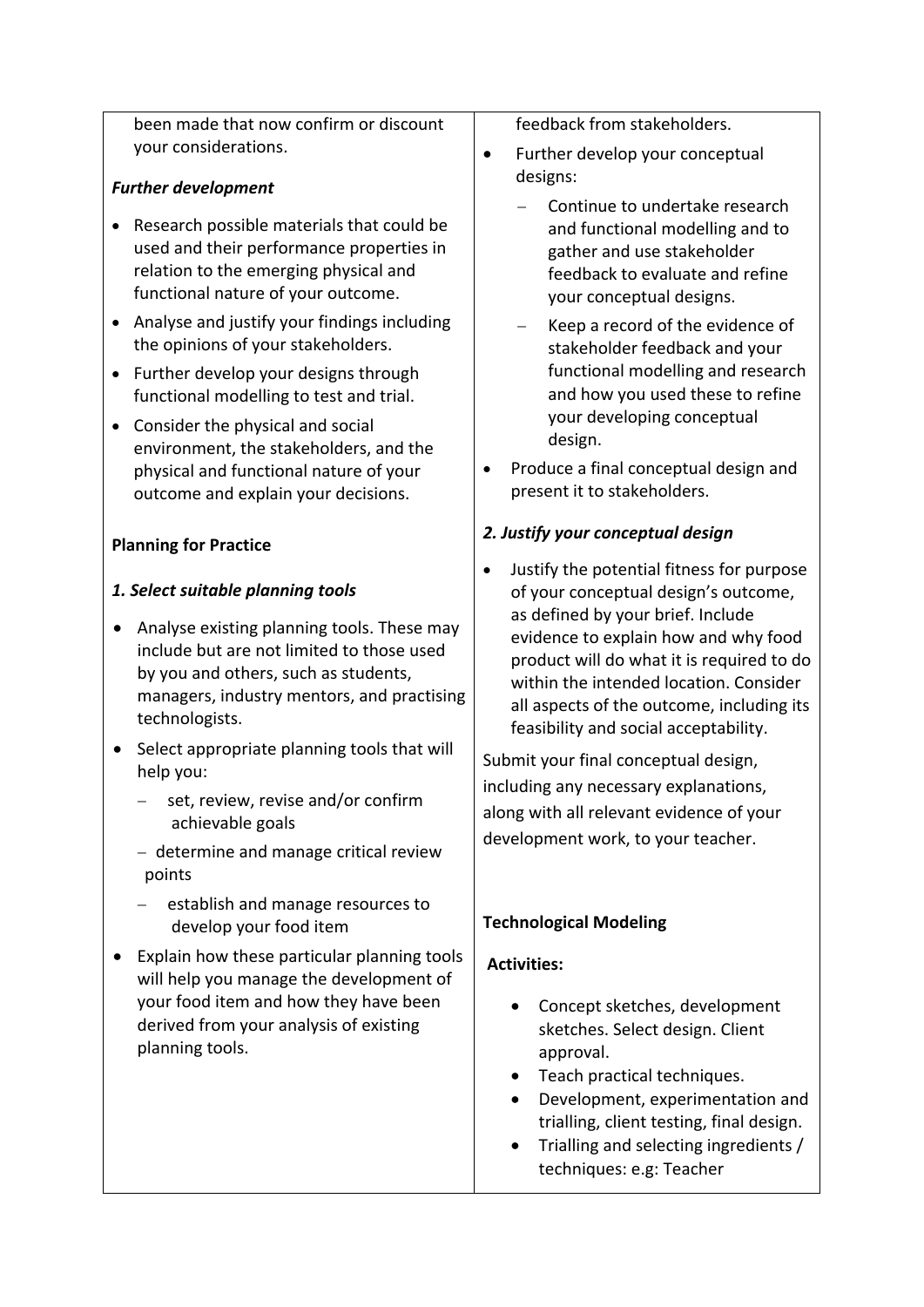| 2. Set goals, list resources, and determine<br>critical review points<br>Use your selected planning tools to:<br>set achievable goals<br>establish required resources (for example,<br>time, materials, tools and equipment,<br>research information, and community- and<br>school-based specialist knowledge and<br>skills)<br>determine critical review points (i.e., those<br>$\bullet$<br>that ensure the outcome will be<br>completed).<br>3. Review your progress<br>Manage your development and review<br>process to ensure completion of your food<br>item. Regularly, but especially at your<br>identified critical review points, review<br>your progress to:<br>revise and/or confirm your goals and<br>the resources and planning tools you<br>are using<br>optimise your use of time and<br>materials. | demonstration - then student<br>testing on own materials: Test<br>results and conclusions. Apply<br>conclusions to product<br>development and production.<br>Teach packaging and storage<br>technique. Students' trial.<br>Plan own production sequence -<br>discuss with teacher.<br>Production of product.<br>$\bullet$<br>Ongoing client and stakeholder<br>$\bullet$<br>consultation throughout whole<br>process.                                                                                                                                                       |
|---------------------------------------------------------------------------------------------------------------------------------------------------------------------------------------------------------------------------------------------------------------------------------------------------------------------------------------------------------------------------------------------------------------------------------------------------------------------------------------------------------------------------------------------------------------------------------------------------------------------------------------------------------------------------------------------------------------------------------------------------------------------------------------------------------------------|-----------------------------------------------------------------------------------------------------------------------------------------------------------------------------------------------------------------------------------------------------------------------------------------------------------------------------------------------------------------------------------------------------------------------------------------------------------------------------------------------------------------------------------------------------------------------------|
| provide photographic evidence.                                                                                                                                                                                                                                                                                                                                                                                                                                                                                                                                                                                                                                                                                                                                                                                      |                                                                                                                                                                                                                                                                                                                                                                                                                                                                                                                                                                             |
| <b>Key Competencies:</b><br>Thinking about problems and creating and<br>developing solutions. Critical and reflective<br>thinking. Using SCAMPER to develop<br>design ideas and develop recipes<br>Using language, symbols and text to<br>$\bullet$<br>research, record data, investigate-<br>following recipe instructions, collating<br>data, completing sensory evaluations,<br>using planning tools<br>Managing self in their organization of self<br>directed projects and relating to others -<br>client and stakeholders. Managing time<br>and resources, meeting deadlines and<br>following instructions                                                                                                                                                                                                    | <b>Values:</b><br>Through this unit the students will be<br>encouraged to value:<br>excellence - aiming high and<br>producing quality outcome<br>diversity- look at a range of<br>$\bullet$<br>products from different cultures<br>Equity-Respect all, be fair<br>innovation, enquiry and curiosity-<br>being creative and original<br>community and participation for<br>$\bullet$<br>the common good-ecological<br>sustainability including care for the<br>environment<br>integrity - being honest, observing<br>copyrights protocols, behaving<br>ethically and morally |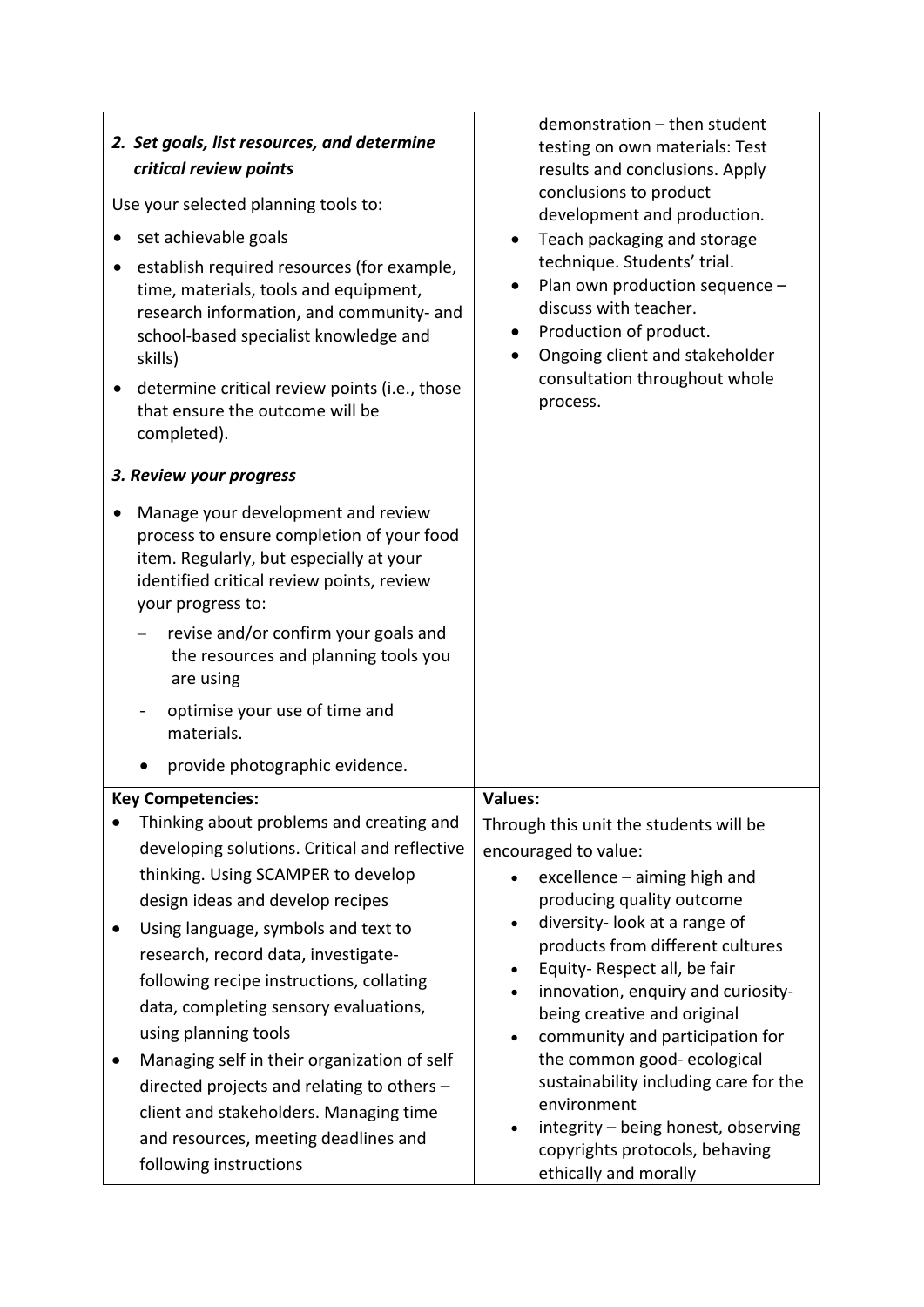| Participating in class and in the community<br>through consultation and contribution-<br>sharing ideas, participating in trial and<br>testing, experimentation.<br>Relating to Others- sharing ingredients and<br>equipment, ongoing consultation with<br>teacher, client and stakeholders | respect for themselves, others and<br>$\bullet$<br>human rights         |
|--------------------------------------------------------------------------------------------------------------------------------------------------------------------------------------------------------------------------------------------------------------------------------------------|-------------------------------------------------------------------------|
| <b>Assessment Criteria</b>                                                                                                                                                                                                                                                                 | <b>Assessment Strategies</b>                                            |
| Technological assessment schedule is based                                                                                                                                                                                                                                                 | A range of opportunities in Food                                        |
| on Components of Practice from the NZC at                                                                                                                                                                                                                                                  | Technology encourages the following                                     |
| level 7                                                                                                                                                                                                                                                                                    | approaches to assessment:                                               |
| <b>Planning for practice</b>                                                                                                                                                                                                                                                               | brainstorming<br>$\bullet$                                              |
| The student has selected and used planning                                                                                                                                                                                                                                                 | investigating<br>$\bullet$<br>concept mapping<br>$\bullet$              |
| tools to efficiently manage the development                                                                                                                                                                                                                                                | researching, evaluating and modifying<br>$\bullet$                      |
| of an outcome.                                                                                                                                                                                                                                                                             | planning and development<br>$\bullet$                                   |
|                                                                                                                                                                                                                                                                                            | using a range of equipment<br>$\bullet$                                 |
| The student has selected planning tools                                                                                                                                                                                                                                                    | group and individual work Research-<br>gathering materials; analysis of |
| informed by an analysis of existing planning<br>tools                                                                                                                                                                                                                                      | research                                                                |
|                                                                                                                                                                                                                                                                                            | Self and peer assessment<br>$\bullet$                                   |
| The student has used the selected planning                                                                                                                                                                                                                                                 | presentation skills- oral; practical;<br>$\bullet$                      |
| tools to:                                                                                                                                                                                                                                                                                  | research; ICT<br>practical-design ideas; investigations;<br>$\bullet$   |
| • set achievable goals                                                                                                                                                                                                                                                                     | product analysis; development of a                                      |
| • establish resources required                                                                                                                                                                                                                                                             | solution; skills                                                        |
| • determine critical review points.                                                                                                                                                                                                                                                        | evaluations-progressive and final                                       |
|                                                                                                                                                                                                                                                                                            | trialing ideas and evaluating outcomes                                  |
| The student has managed the development of                                                                                                                                                                                                                                                 | peer and self reviewing<br>producing written, pictorial and verbal      |
| the outcome.                                                                                                                                                                                                                                                                               | reports                                                                 |
|                                                                                                                                                                                                                                                                                            | recording and keeping a diary or                                        |
| The student has shown evidence of on-going                                                                                                                                                                                                                                                 | portfolio containing a record of                                        |
| reflection of goals, resources, and planning<br>tools to optimise time and material use to                                                                                                                                                                                                 | progress<br>interviewing others<br>$\bullet$                            |
| ensure the completion of the outcome                                                                                                                                                                                                                                                       |                                                                         |
|                                                                                                                                                                                                                                                                                            | A variety of assessment procedures are                                  |
|                                                                                                                                                                                                                                                                                            | included keeping in mind variations in                                  |
| <b>Outcome Development and Evaluation</b>                                                                                                                                                                                                                                                  | attainment due to ethnicity, background,                                |
| <b>Brief Development</b>                                                                                                                                                                                                                                                                   | oral, written and practical ability.                                    |
| The student has undertaken comprehensive                                                                                                                                                                                                                                                   | Assessment strategies will include:                                     |
| brief development to address an issue. The<br>student has:                                                                                                                                                                                                                                 | Research-gathering materials; analysis<br>of research                   |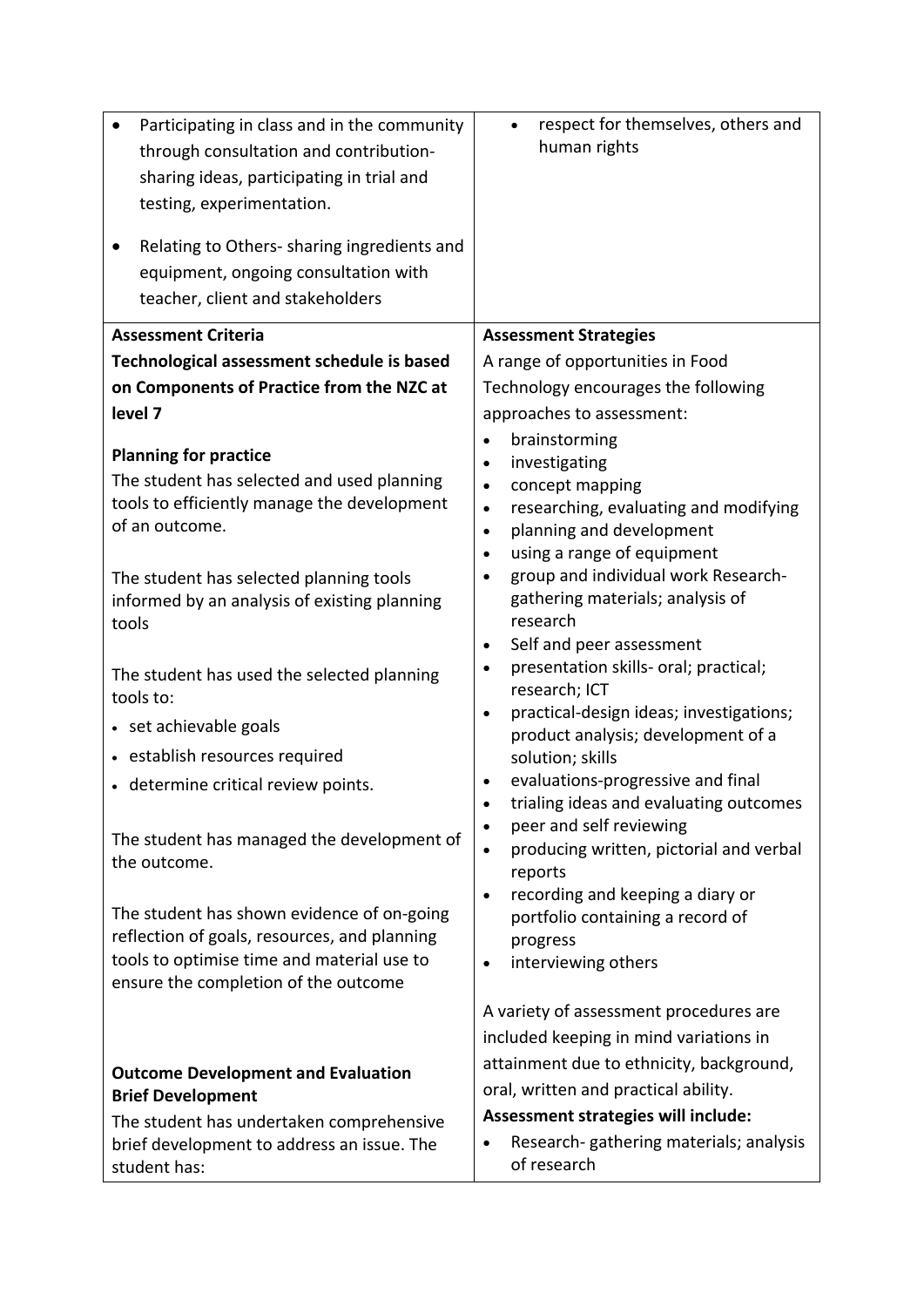| • identified an issue as a result of exploring<br>the                                                                                                                                                          | Self and peer assessment<br>$\bullet$<br>Presentation skills- oral; practical;<br>$\bullet$                                                                                                                               |
|----------------------------------------------------------------------------------------------------------------------------------------------------------------------------------------------------------------|---------------------------------------------------------------------------------------------------------------------------------------------------------------------------------------------------------------------------|
| • determined a need or opportunity and<br>associated stakeholders, for example:                                                                                                                                | research; ICT<br>Practical-design ideas; investigations;<br>$\bullet$                                                                                                                                                     |
| • prioritised social and physical<br>environmental considerations related to<br>where the outcome will be developed and<br>situated, for example:                                                              | product analysis; development of a<br>solution; skills<br>Evaluations-progressive and final<br>$\bullet$<br>Student work will be collected<br>$\bullet$<br>following the research and analysis                            |
| • showed on-going reflection of key<br>stakeholders' opinions, for example:                                                                                                                                    | exercises, formative feedback will be<br>given against the criteria.                                                                                                                                                      |
| • described the outcome to be developed and<br>justified why that particular outcome should<br>be developed, for example:<br>• explained the physical and functional<br>attributes required for an outcome and | Conferencing with each student for<br>$\bullet$<br>feed forward, regarding the student's<br>intended development ideas is given<br>Feedback is given on the quality of<br>$\bullet$<br>analysis of research, exercise and |
| justifying the specifications in relation to<br>these, for example:                                                                                                                                            | presentation of work.<br>Students are to be encouraged to<br>$\bullet$<br>submit aspects of their planning and                                                                                                            |
| • produced a final brief comprised of a<br>conceptual statement and specifications, for<br>example:                                                                                                            | development work as it progresses for<br>ongoing formative assessment<br>Progress assessment against the<br>$\bullet$                                                                                                     |
| The conceptual statement includes<br>wider stakeholder expectation.                                                                                                                                            | standard assessment<br>Final assessment<br>$\bullet$<br>Opportunity for resubmission following<br>$\bullet$<br>summative feedback.                                                                                        |
| <b>Conceptual Design</b>                                                                                                                                                                                       |                                                                                                                                                                                                                           |
| The student has developed a justified<br>conceptual design for an outcome.                                                                                                                                     | <b>Practical Assessment:</b>                                                                                                                                                                                              |
| The student has established potential<br>conceptual designs by:<br>researching design ideas and analysing<br>existing outcomes to generate and<br>evaluate design ideas                                        | Students will apply management strategies<br>in the preparation, production and service<br>of food                                                                                                                        |
| exploring and evaluating design ideas in an<br>ongoing way to determine their suitability<br>for inclusion in conceptual designs.                                                                              |                                                                                                                                                                                                                           |
| The student has evaluated conceptual<br>designs by synthesising evidence from<br>ongoing research and functional<br>modelling, including stakeholder feedback.<br>For example:                                 |                                                                                                                                                                                                                           |
| The student has selected and<br>communicated a final conceptual                                                                                                                                                |                                                                                                                                                                                                                           |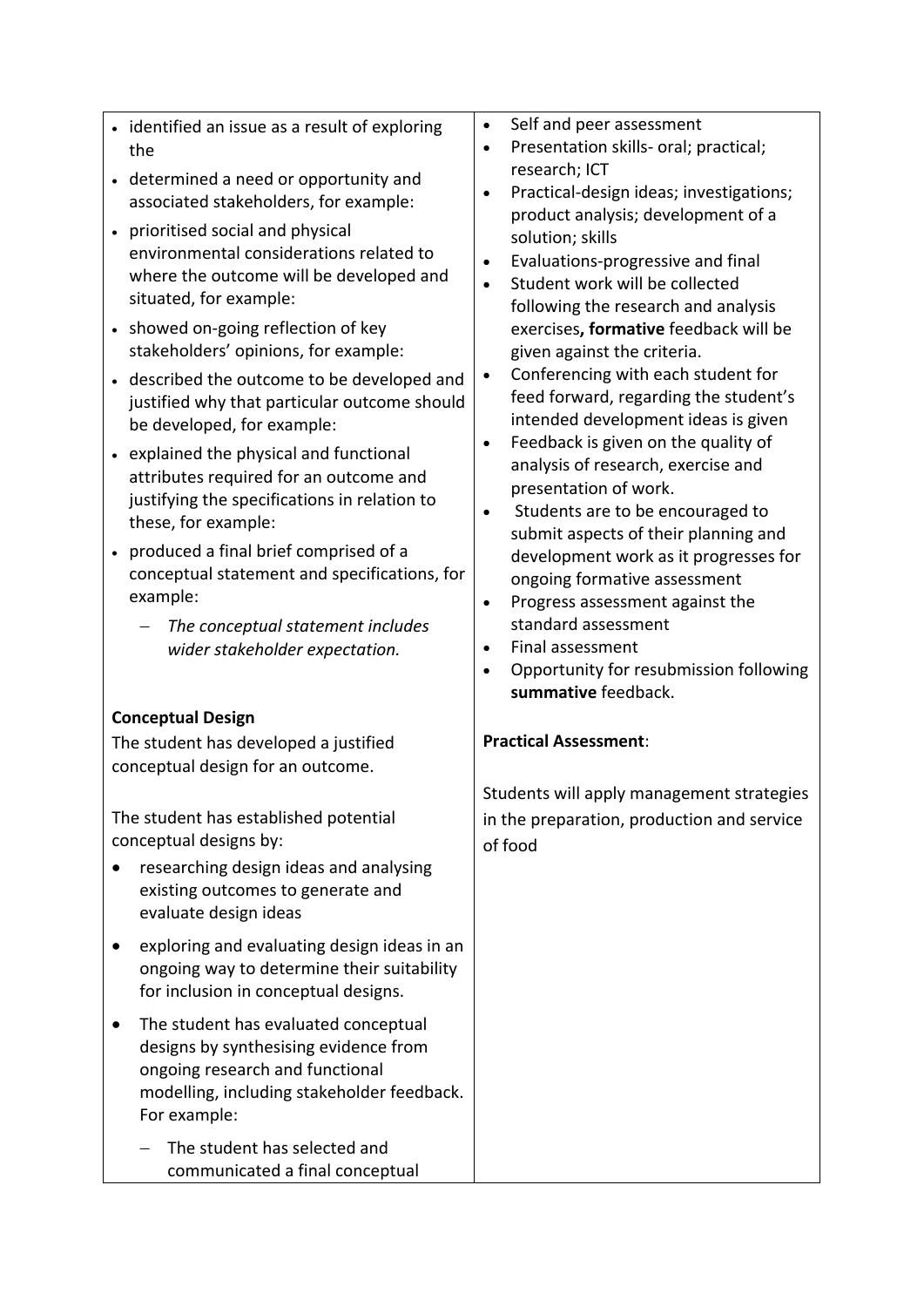| design that explains how the outcome<br>would look and function in its intended<br>environment.                  |  |
|------------------------------------------------------------------------------------------------------------------|--|
| The student has substantiated the<br>outcome's potential fitness for<br>purpose.                                 |  |
| <b>Technological Knowledge</b>                                                                                   |  |
| For assessment specification and information                                                                     |  |
| visit-<br>http://www.nzqa.govt.nz/nqfdocs/ncea-<br>resource/specifications/2012/level2/91358-<br>spc-2012.pdf    |  |
| The student demonstrates comprehensive                                                                           |  |
| understanding of how technological modelling                                                                     |  |
| supports risk management.                                                                                        |  |
| explaining why different forms of                                                                                |  |
| modelling were selected at different<br>stages of technological practice to                                      |  |
| inform what 'should' and 'could' be                                                                              |  |
| done.                                                                                                            |  |
| discussing how different forms of                                                                                |  |
| modelling can provide valid and                                                                                  |  |
| reliable evidence from different<br>stakeholder groups.                                                          |  |
|                                                                                                                  |  |
| Students will be assessed against the criteria<br>in the NQF Standards in the table below.                       |  |
|                                                                                                                  |  |
| Internal (4 credits)<br><b>Standard 2.1 AS91354</b>                                                              |  |
| Undertake brief development to address an issue                                                                  |  |
| Internal (4 credits)                                                                                             |  |
| Standard 2.2 AS91355                                                                                             |  |
| Select and use planning tools to manage the development of an outcome                                            |  |
| Internal (6 credits)                                                                                             |  |
| Standard 2.3 AS91356<br>Develop a conceptual design for an outcome                                               |  |
| External (4 credits) evidence for this standard will be gathered from a written report based on your year's work |  |
|                                                                                                                  |  |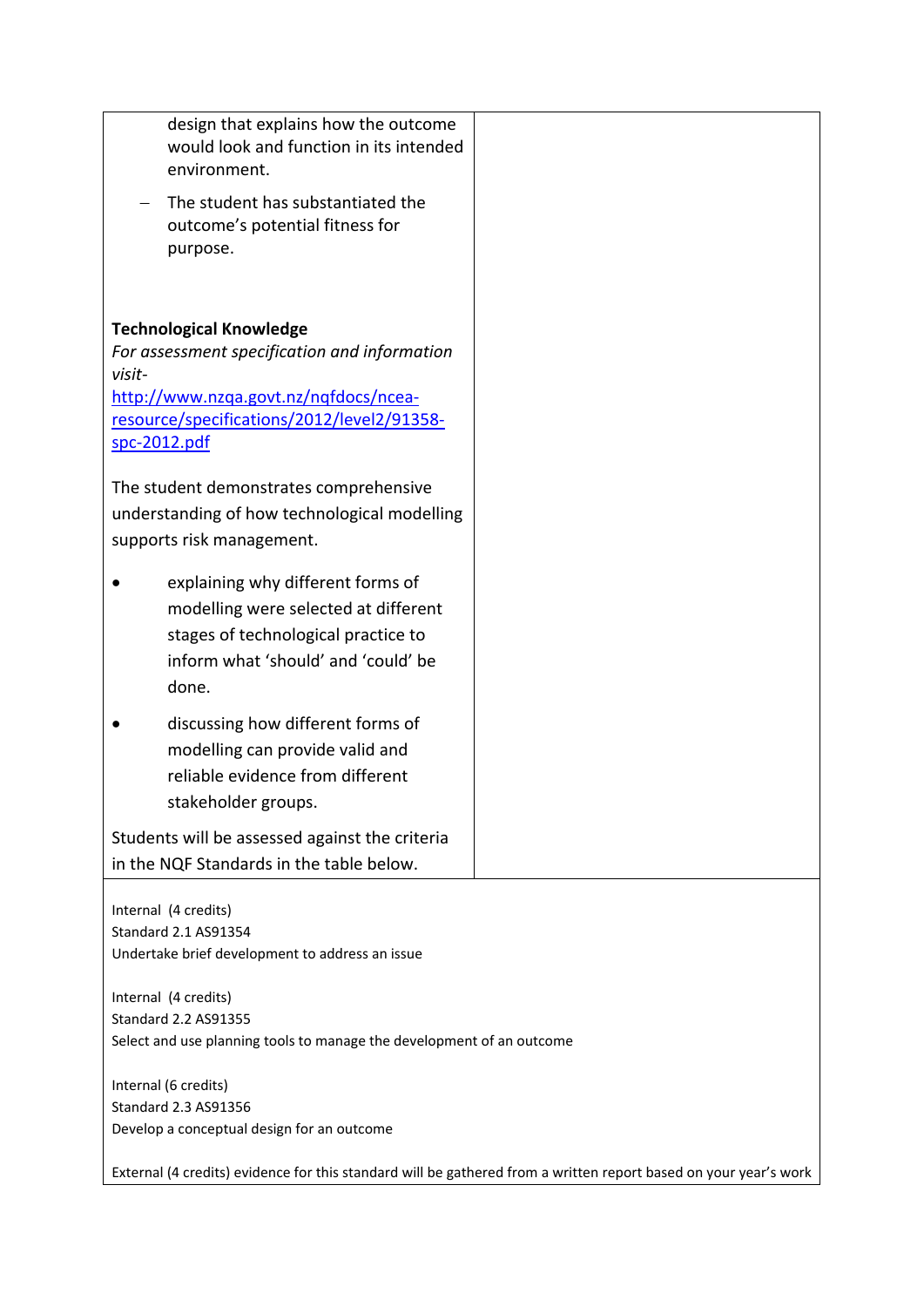| <b>Standard 2.5 AS91358</b>                                                       |                                                                                  |
|-----------------------------------------------------------------------------------|----------------------------------------------------------------------------------|
| Demonstrate understanding of how technological modelling supports risk management |                                                                                  |
| Resources-<br>$\bullet$                                                           | <b>Community Links</b>                                                           |
| Human and Physical                                                                |                                                                                  |
|                                                                                   | Home and school<br>$\bullet$                                                     |
| The use of ICT<br>$\bullet$                                                       | School environment in the food lab                                               |
| Student instruction and unit guideline                                            | Discussion of current market products<br>$\bullet$                               |
| sheet.                                                                            | students may have seen or tried as well                                          |
| Teachers will maintain the teacher's notes                                        | as products tested in the food lab                                               |
| file developed for use with this unit of                                          | Students' discussions and sensory<br>$\bullet$                                   |
| work.                                                                             | testing with chosen stakeholders.                                                |
| Resources for exploration of existing                                             |                                                                                  |
| products and investigation to determined<br>key attributes for preserves and      | <b>Subject Links/Cross Curricular Links</b>                                      |
|                                                                                   | <b>Science</b>                                                                   |
| promotional food product.<br>Access to information sources for required           | -Investigate products and processes to                                           |
| $\bullet$<br>the research e.g. Library, Internet.                                 | record and test observations.                                                    |
| Food technology room and access to<br>$\bullet$                                   | -Scientific knowledge to work towards                                            |
| appropriate equipment.                                                            | a final solution.                                                                |
| <b>Digital Cameras</b><br>$\bullet$                                               | -Chemistry of food.                                                              |
| Food resources                                                                    | <b>Mathematics and Statistics</b>                                                |
| Provision to store all students'                                                  | -Estimating, measuring and calculating                                           |
| experimentation work.                                                             | quantities, -- Time and costs.                                                   |
| Students are advised to use a 'working<br>$\bullet$                               |                                                                                  |
| folder' for current work only and to store                                        | <b>Health and Physical Education</b><br>$\bullet$<br>-Health, safety and hygiene |
| completed work in a locked cupboard                                               | -Making healthy food choices                                                     |
| supplied by the teacher.                                                          | -Producing food that promote                                                     |
| Students will be required to supply<br>$\bullet$                                  | wellbeing and are safe for others.                                               |
| stationary and materials as necessary.                                            | <b>The Arts</b><br>$\bullet$                                                     |
| "Starter products" samples, pictures, of                                          | -A range of media in presenting ideas                                            |
| existing food products that have potential                                        | and products.                                                                    |
| for promotion                                                                     |                                                                                  |
| • Senior Food Technology and Nutrition                                            | <b>Social Sciences</b><br>$\bullet$                                              |
|                                                                                   | -Understand the cultural factors, values                                         |
| <b>Student Book and Teacher Resource CD</b>                                       | and social structures that influence                                             |
| Recipe books/ Magazines                                                           | food choices                                                                     |
| Pamphlets                                                                         | -Current trends in availability of food                                          |
| Videos/DVD/ClickView                                                              | and equipment.                                                                   |
| YouTube.                                                                          | <b>English</b>                                                                   |
|                                                                                   | -oral, written and visual language when                                          |
|                                                                                   | listening to, communicating and                                                  |
|                                                                                   | presenting information.                                                          |
|                                                                                   | Language                                                                         |
|                                                                                   | -discover how language and culture                                               |
|                                                                                   | influence our personal, group, and                                               |
|                                                                                   | national identities through food.                                                |
|                                                                                   |                                                                                  |